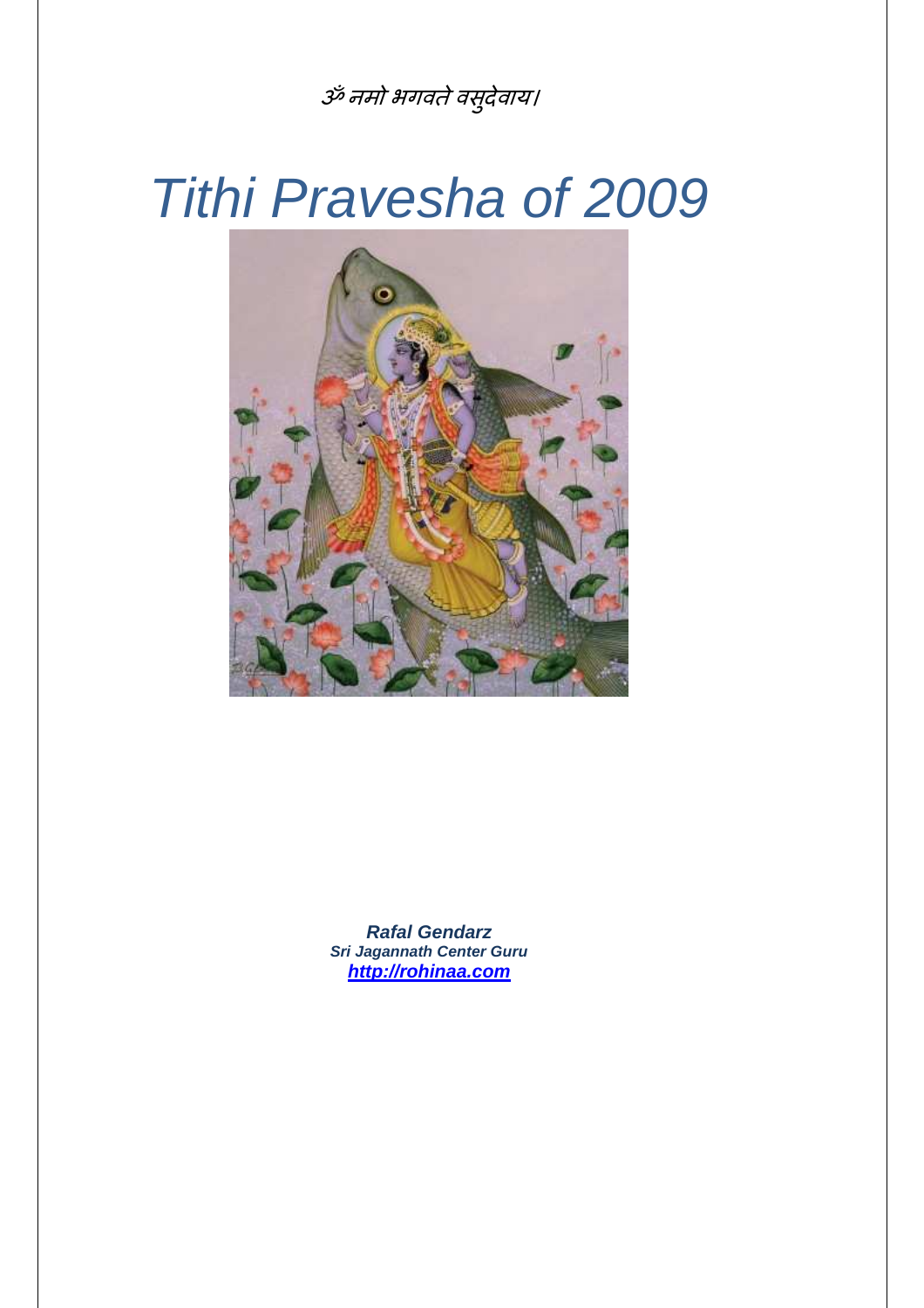### ॐ नमो भगवते वसूदेवाय।

Its important to test our Jyotish principles on charts. Lets analyze how Tithi Pravesha has indicated the events in 2009 year. Tithi Pravesha chart is very new method of analyzing chart to the astrological world and was brough to us by our Param Guru Sanjay Rath (www.srath.com).

 This chart shows all events which will happen in one-year time and its calculation is based on birth-tithi. So we have every new Tithi Pravesha chart for every year. Hora Lord and Vara lord are very important to analyze in this chakra as they show our focus and energy/health respectively. This is very suitable choice for those who want to predict smaller periods like months predictions.

 Tithi Pravesha should be analyzed just like Rasi chart with few additions like comparing TP-Lagna to Janma Lagna. Whats interesting, we can compress the dasa to oneyear time and predict events; for this we are advised to use Tithi-Ashtottari but also Narayana and Vimshottari Dasa.

Surya Pravesha Chakra shows karmayoga whilst Tithi Pravesha shows all the blessings and curses during the year. You can analyze:

- Navamsa chart
- Surya transit/gochara in kona to TP-Arudhas
- Mrtyubhagas

#### Others[natal]:

- Tithi shows how much personal energy is going into your life
- Accidents can happen in tithies who's lord is badly placed from 4L in D1/D16
- One goes to abode of Mantra Deva if tithi lord of demise has yuti or rasi drsti with 5L and with nakshatra lord per shoola chakra
- Punya tithi is lorded by strongest planet aspecting by rasi drsti the fifth lord
- Vara and tithi tattvas are enemical therefore lording by same planet cause problems; but if the tattva (of tithi vs vara) is enemical its best following neutral
- Tithi lord should be analysed in Muhurta
- Dwipuskara punya is when vara,tithi,nakshatra are lorded by agni (agni vara, agni tithi) and its dosha if day or/and tithi is Saturday or Bhadra/Purna
- Natives being born on a) Saptami b) Chaturdasi c) Dasami d) Dwadasi e) Ekadasi f) Navami g) Ashtami h) Purnima i) Amavasya have problems in dasas of a) Surya b) Chandra c) Mangala d) Budha e) Guru f) Shukra g) Shani h) Rahu i) Ketu
- Tithi Jyotirlinga shows cause of rebirth
- Tithi is included in choosing muhurta to initiate Mahavidya Sadhana
- Remedies related to Rahu should be performed on Janma Tithi
- Based on Tithi disposition in bhavas we give remedies based on Arudhapada
- Tithi Ghatak is crucial in relationship Jyotish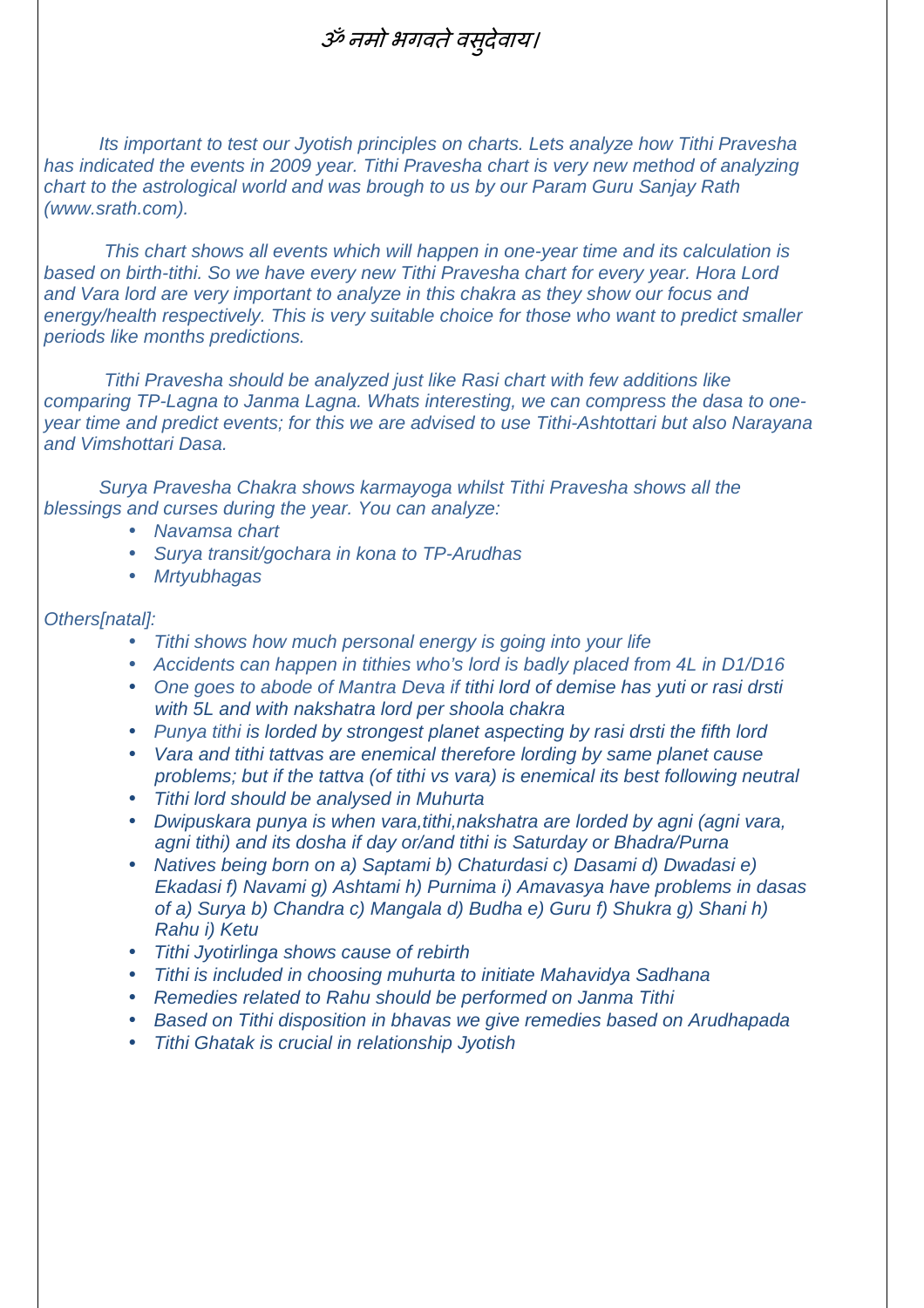| <b>Tithi Deity and Lord</b> |          |    | worshpied deities              |
|-----------------------------|----------|----|--------------------------------|
| Pratipad                    | Agni     | Su | Vishnu                         |
| Dwitya                      | Brahma   | Mo | <b>Bhuvaneshvari</b>           |
| Tritya                      | Gauri    | Ma | Ananga (God of love) with Rati |
| Chaturti                    | Ganesha  | Me | Ganesha                        |
| Pancami                     | Sarpa    | Gu | Saraswati                      |
| Shasti                      | Kartika  | Ve | Shiva with Nagaraj             |
| Saptami                     | Sun      | Sa | Sun                            |
| Ashtami                     | Shiva    | Ra | <b>Bal-Gopal</b>               |
| Navami                      | Durga    | Su | Rama                           |
| Dasami                      | Yamaraj  | Mo | Vijaya, Chamundi               |
| Ekadasi                     | Visvadev | Ma | fast                           |
| Dwadasi                     | Visnu    | Me |                                |
| Trayodasi                   | Kamadev  | Gu | Brhaspati                      |
| Chaturthi                   | Siva     | Ve | Shiva Linga                    |
|                             |          |    | Krishna as Satya-Narayan Om    |
| Poornima                    | Moon     | Sa | Tat Sat                        |
| Amavasya                    | Moon     | Ra | Kali                           |

#### **Example 1:**

|                                 | AL                                             |                                                              |                                                         | llsl | Ve | ⊩L<br>Su                                                | GL                                                           | ∣Ma<br>$SP^{\sf Ra}$                     |
|---------------------------------|------------------------------------------------|--------------------------------------------------------------|---------------------------------------------------------|------|----|---------------------------------------------------------|--------------------------------------------------------------|------------------------------------------|
| IGL.<br>ΗL                      |                                                | Rasi                                                         | lKe.<br>As.                                             |      | As |                                                         | Navamsa                                                      |                                          |
| ∥Mo<br>_ Ra<br><b>SP</b><br>ISL | TP <sub>1</sub>                                | November 6, 2008<br>22:53:09 (1:00 east)<br>18 E 41, 50 N 13 | Gк<br>Sa                                                |      | Md | TP <sub>1</sub>                                         | November 6, 2008<br>22:53:09 (1:00 east)<br>18 E 41, 50 N 13 |                                          |
| Ju                              | ٧e                                             | Me<br>lMa .<br>Su                                            | Md                                                      | ∥Kel | Me | lSa.<br>Ju                                              | AL<br>Gk                                                     | Mb                                       |
| As:<br>Me <sub>1</sub><br>Ra:   | 25 Cn 43<br>9 Li 40- DK Ju:<br>19 Cp 54- GKKe: | Su:                                                          | 20 Li 53- PK <b>Mo</b> :<br>23 Sq 47- PiMe:<br>19 Cn 54 | HL:  |    | 29 Cp 18- Am <b>Ma</b> :<br>29 Sc 09- BKSa:<br>21 Ag 46 | GL:                                                          | 29 Li 19- AK<br>25 Le 12- MK<br>24 Ag 07 |

**Hora lord: Jupiter Vara lord: Sun**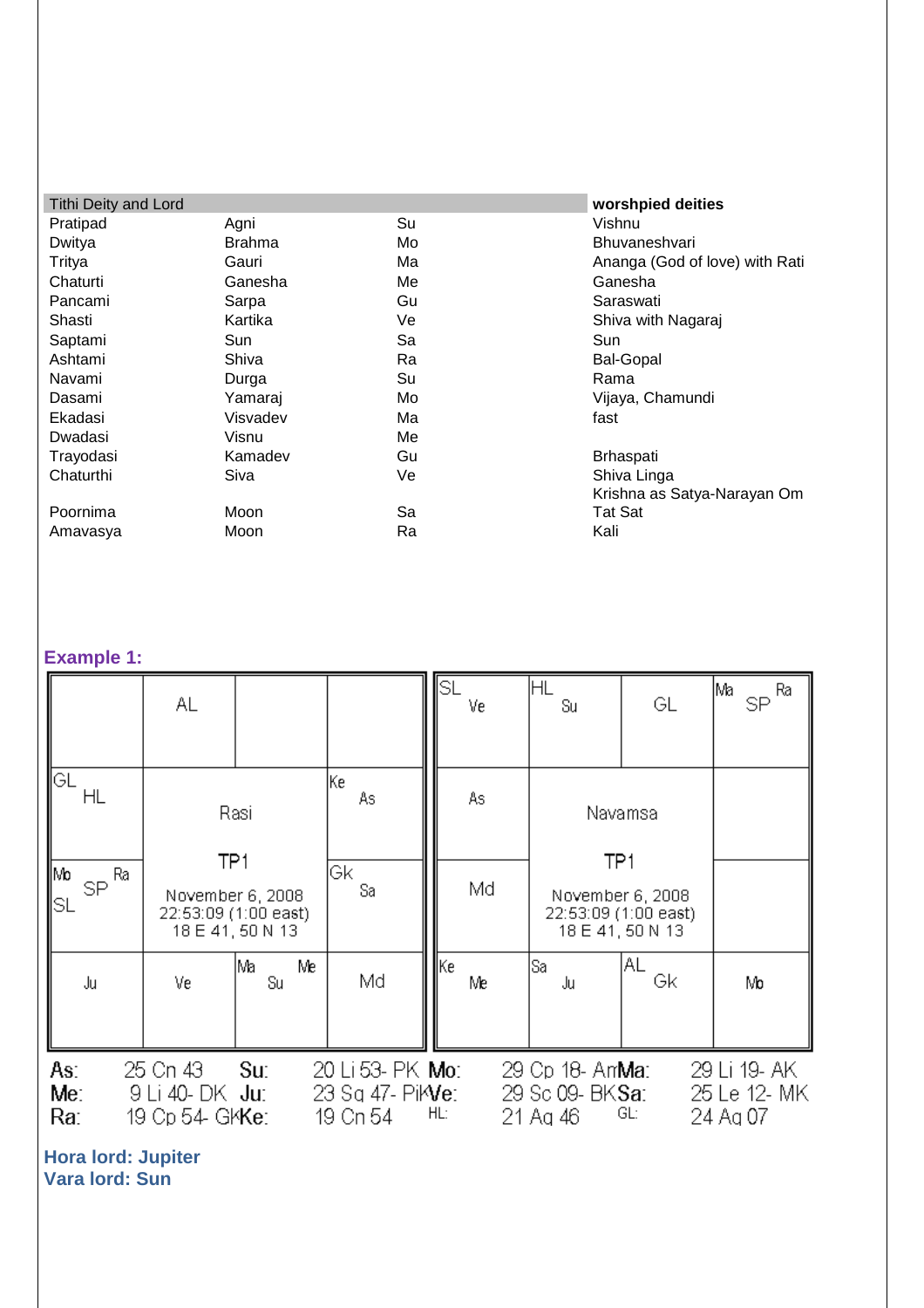Vimsottari Dasa:

Maha Dasas:

 Mars: 2008-10-27 (18:07:29) - 2008-11-17 (10:28:10) Rah: 2008-11-17 (10:28:10) - 2009-01-10 (4:07:42) Jup: 2009-01-10 (4:07:42) - 2009-02-26 (22:29:49) Sat: 2009-02-26 (22:29:49) - 2009-04-24 (1:54:56) Merc: 2009-04-24 (1:54:56) - 2009-06-13 (2:04:32) Ket: 2009-06-13 (2:04:32) - 2009-07-02 (20:56:44) Ven: 2009-07-02 (20:56:44) - 2009-08-31 (3:11:37) Sun: 2009-08-31 (3:11:37) - 2009-09-17 (18:16:54) Moon: 2009-09-17 (18:16:54) - 2009-10-17 (3:43:51)

#### **DASAS IN GREEN.**

**NATIVE STARTED SERIOUS RELATIONSHIP IN FEBRUARY 2009. JUPITER** Jupiter although in sixth house being the lord of Darapada and aspecting Shani the seventh lord is qualified to give serious relationship. We should not neglect the sixth house placement which shows that native didn't prefer any entering into relationship in that time. Sixth house also shows all the troubles from the roommate which were directly connected to new relationship. So A7 lord in sixth having argali on 4L shows exactly this event. Vara lord being Jupiter in sixth shows that there will be many quarrels around the time of new relation (12 from Chandra). Its important to note that Lagnesh is in seventh house with the lord of Upapada. Again eight lord conjunction shows obstacles in the form of suspicions which was threating the sustanence of relationship. Upapada is in Kumbha (partner has Thula Lagna). Venus aspecting 3H from UL shows that the partner is youngest. Altough these details are best seen from Natal chart the Tithi Pravesha wasn't off the mark.

**NATIVE HAD A LOT OF DENTITION PROBLEM AROUND NOVEMBER/DECEMBER 2008. RAHU.** Rahu shows viral problems and classics often refers to seventh bhava which can damage dentition. Rahu is eight lord – disease; karaka is Rahu – viral problem; Seventh house shows dentition. Moon being the moolatrikona lord of Badhaka sthana shows that this problem will be hard to cure and it demanded around tenth doctor visits.

**NATIVE HAS GAINED LOT OF ELECTRONIC GEARS INCLUDING NEW COMPUTER. VENUS.** Venus shows conveyances in Ketu sign – computers; being forth lord confirms this also very well.

**NATIVE HAD LOT OF FINANCIAL PROBLEMS DURING TP YEAR.** Sun neecha afflicting tenth lord with 8L in second bhava as Shani – daridra karaka is a clear dictum for moneywise challenges.

**NATIVE WAS RECOGNIZED IN HIS SKILLS BY RELEASING MATERIALS RELATED. MOON.** As this is more connected to fame than rajayoga (influence/resources/controlling) the Moon has shown the event and by being in seventh it makes person recognizable (Jaimini Upadesa).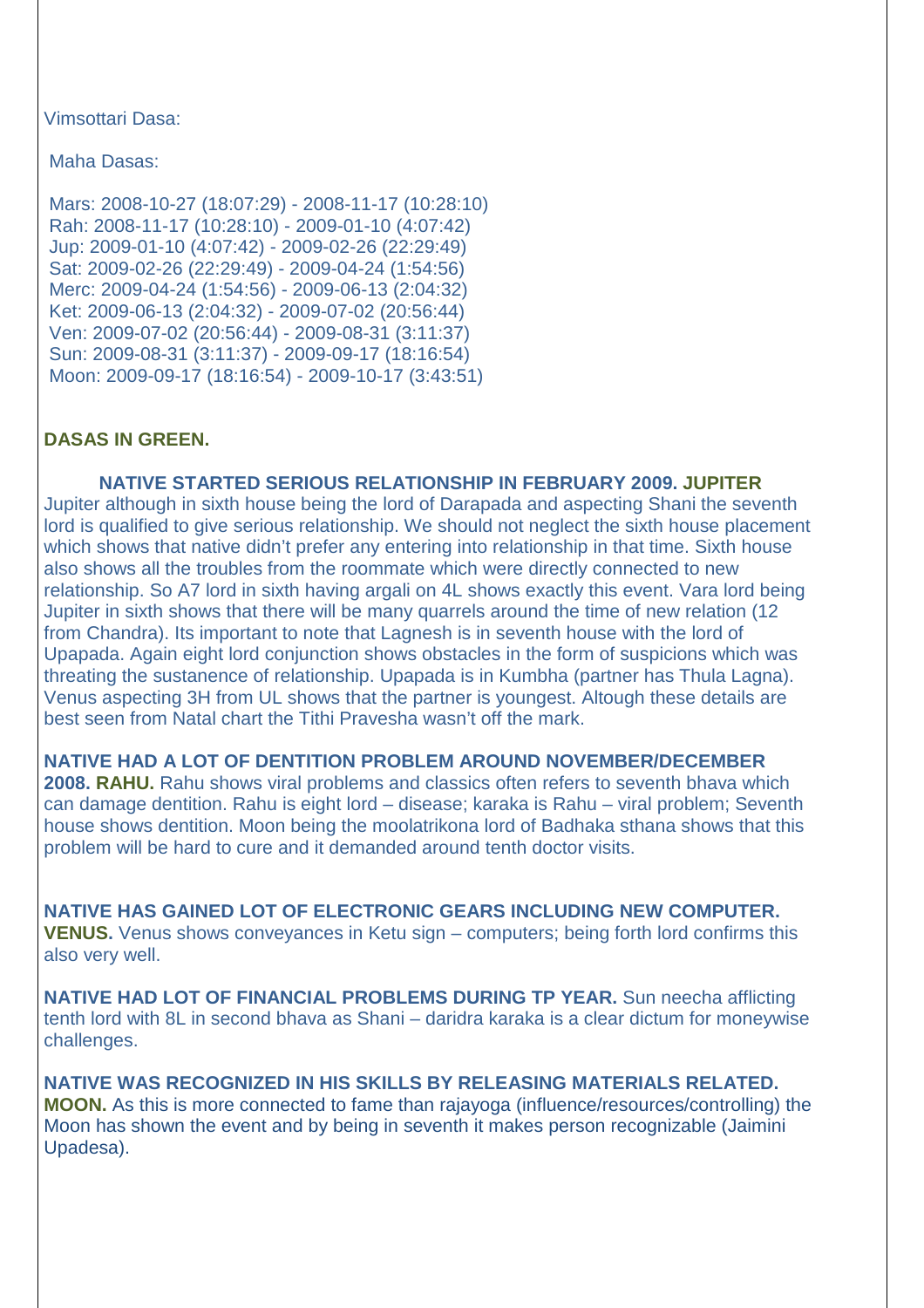#### **Example 2:**

|                                             |                                                          | SL<br>GL<br>HL                                                                          | Ma                                                     | Su        | Ke                                                      | Gk                                                                                         | Me<br><b>SP</b>                        |
|---------------------------------------------|----------------------------------------------------------|-----------------------------------------------------------------------------------------|--------------------------------------------------------|-----------|---------------------------------------------------------|--------------------------------------------------------------------------------------------|----------------------------------------|
| ∥Ra<br>Su<br>  Me<br>$SP^{\sqrt{e}}$<br>∥al |                                                          | Rasi<br>TP <sub>2</sub><br>February 29, 2008<br>21:56:40 (1:00 east)<br>21 E 0, 52 N 15 | lKe.<br>(Sa)                                           | IGL<br>Mb |                                                         | Navamsa<br>TP <sub>2</sub><br>February 29, 2008<br>21:56:40 (1:00 east)<br>21 E 0, 52 N 15 | (Sa)<br>Ve<br>Md.<br>AL<br>SL          |
| Ju                                          | IMd<br>Mb                                                | Gk<br>As,                                                                               |                                                        | As        | Ma                                                      | lRa.<br>Ju                                                                                 | <b>HL</b>                              |
| As:<br>Me:<br>Ra:                           | 6 Li 48<br>19 Cp 42- PikJu: 1<br>3 Ag 12- AK <b>Ke</b> : | Su:                                                                                     | 16 Ag 41- PK <b>Mo</b> :<br>21 Sq 36- BKVe:<br>3 Le 12 | HL:       | 25 Sc 10- Am <b>Ma</b> :<br>21 Cp 06- MPSa:<br>29 Ta 41 | GL:                                                                                        | 4 Ge 57- DK<br>10 Le 45- GK<br>5 Ta 09 |

#### **Hora Lord: Ve (Upapada lord). Vara Lord: Me**

 Merc: 2008-01-28 (6:04:39) - 2008-03-18 (10:49:32) Ket: 2008-03-18 (10:49:32) - 2008-04-08 (12:00:02) Ven: 2008-04-08 (12:00:02) - 2008-06-06 (2:49:21) Sun: 2008-06-06 (2:49:21) - 2008-06-24 (18:14:34) Moon: 2008-06-24 (18:14:34) - 2008-07-24 (2:29:14) Mars: 2008-07-24 (2:29:14) - 2008-08-13 (10:44:37) Rah: 2008-08-13 (10:44:37) - 2008-10-05 (9:33:28) Jup: 2008-10-05 (9:33:28) - 2008-11-21 (1:57:25) Sat: 2008-11-21 (1:57:25) - 2009-01-16 (7:13:34)

This is the chart of the partner. Upapada lord is with Budha showing lover's Mithuna Lagna. 2H from Upapada being with Mangal yuti Shatrupada shows many quarrels related to person with another Mithuna Lagna (roommate).

**STARTING RELATIONSHIP. BUDHA.** Budha is with Shukra – lord of Upapada and in Mahadasa can give it effects fully. As Budha is in Mithuna Lagna it can surely bring kamaayana event.

**NEW JOB RAHU**. Rahu being in fifth (new job) with Surya (new job) points the event very clear again.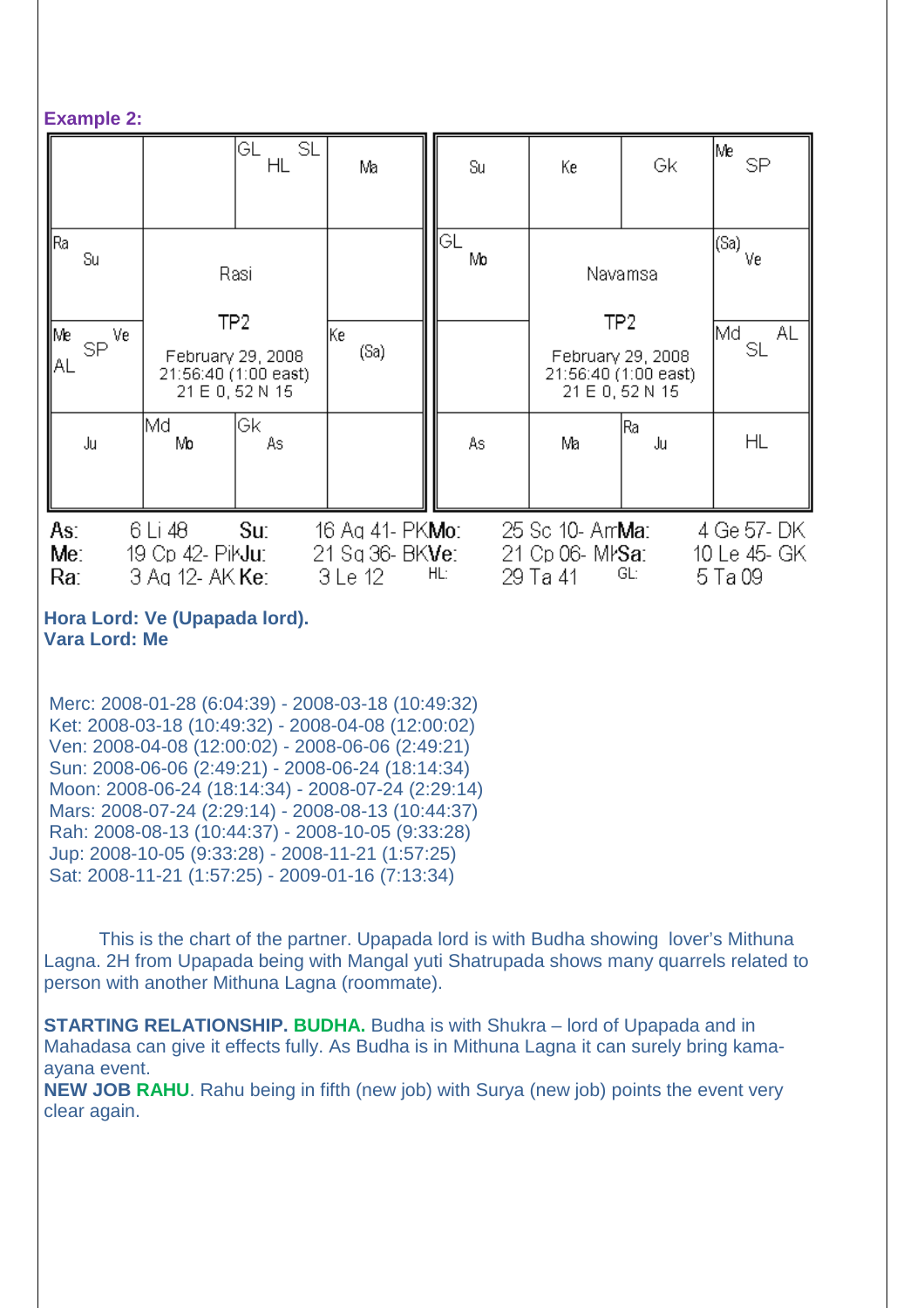#### **Example 3:**

| ∥Gk<br>SL                     | lMd.<br>GL                                                           |                                                  |          |                                                                      | ΗL<br>Su.        | Md.<br>SP                                |
|-------------------------------|----------------------------------------------------------------------|--------------------------------------------------|----------|----------------------------------------------------------------------|------------------|------------------------------------------|
| HL                            | Rasi                                                                 | lKe.<br>As.                                      | ٧e       |                                                                      | Navamsa          | Rai<br>ÅS                                |
| ∥Ra i<br>SP.                  | TP3<br>September 30, 2008<br>23:11:10 (1:00 east)<br>18 E 59, 50 N 9 | Sa                                               | Ke       | TP3<br>September 30, 2008<br>23:11:10 (1:00 east)<br>18 E 59, 50 N 9 |                  | (Me)                                     |
| Ju                            | Ma<br>Ve i<br>Mo<br>ΑL                                               | (Me)<br>Su                                       | SL<br>GL | lGk.<br>Ma                                                           | AL<br>lSal<br>Mb | Ju                                       |
| As:<br>Me <sub>1</sub><br>Ra: | Su:<br>2 Cn 51<br>26 Vi 14 AK Ju:<br>21 Cp 51- PKKe:                 | 14 Vi 08- PiK Mo:<br>19 Sq 22- BKVe:<br>21 Cn 51 | HL:      | 2 Li 45- DK <b>Ma</b> :<br>14 Li 19- MK Sa:<br>24 Ag 57              | GL:              | 3 Li 50- GK<br>21 Le 16- Amh<br>27 Ar 15 |

#### **Vara Lord: Mars Hora Lord: Mercury**

 Mars: 2008-09-17 (0:33:13) - 2008-10-07 (15:42:40) Rah: 2008-10-07 (15:42:40) - 2008-11-29 (15:22:43) Jup: 2008-11-29 (15:22:43) - 2009-01-15 (9:04:09) Sat: 2009-01-15 (9:04:09) - 2009-03-12 (18:20:37) Merc: 2009-03-12 (18:20:37) - 2009-05-02 (2:29:36) Ket: 2009-05-02 (2:29:36) - 2009-05-23 (10:09:31) Ven: 2009-05-23 (10:09:31) - 2009-07-21 (1:32:04) Sun: 2009-07-21 (1:32:04) - 2009-08-07 (22:38:54) Moon: 2009-08-07 (22:38:54) - 2009-09-06 (11:54:11)

This is the chart of the roommate of the person from the first example. Again Jupiter in sixth – quarrels. Normally Jupiter in sixth takes away the enmity as given by classics like Parasara Hora and Praśna Marga, but not if lording A6 or with A8. Budha hora lord is with A6 too and Mars (Varesh) in forth house bring disturbances at home related to relationships (Shukra yuti). As there is Lagnesh with Subhapati (Moon dispositor) it shakes person's satisfaction in a big way and person will feel betrayed (forth house issues). Ketu in Lagna bringing fifth and ninth karakatva into life brought lot of changes related to direction, guides and morality. Budha with Surya in human sign in third brought a lot of recognition related to writing articles and Mangal as Varesh being tenth lord brought new job. Lets analyze the dasa.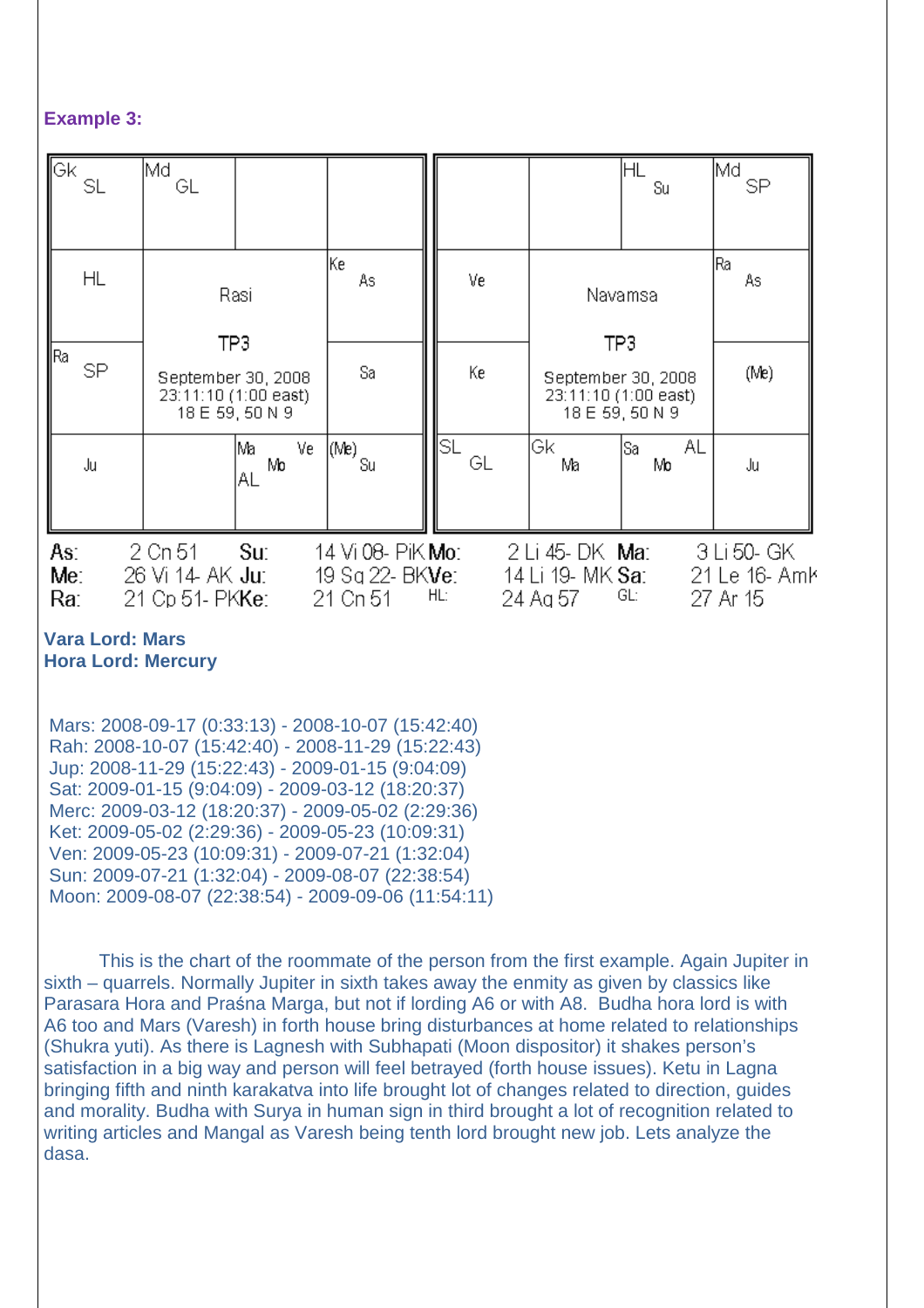**NEW JOB MOON. TRAINING SUN. STARTED APPLICATION VENUS** Sun having argala on eleventh and fifth being in third surely brings one into improving skills. Moon being with fifth lord and tenth lord is fully qualified to give new job. Venus will give effects of Mangal and in Shukra dasa person has entered into corporation. So directly Shukra and Mangal gave important initations of career life, whilst Surya brought training being beside tenth lord yoga. In Narayana dasa it was Vrscika Mahadasa – fifth house. This clearly shows how Tithi Pravesha is precise.

#### **Example 4**

| GL                            |    | <b>HL</b>                                                | (Me)<br>As | lVe.<br>Su |                                            | ∥Ke∶ | Ma | Gk                                                      | Аs  | $\left  \rule{0pt}{10pt} \right.^{(\mathsf{Me})}$ SP $^{5a}$<br>∣Md |
|-------------------------------|----|----------------------------------------------------------|------------|------------|--------------------------------------------|------|----|---------------------------------------------------------|-----|---------------------------------------------------------------------|
|                               |    |                                                          |            | lKe.<br>Ma | AL.                                        | ∥A∟  | Mo |                                                         |     |                                                                     |
| <b>SL</b><br>∥Ra i<br>SP.     |    | TP4                                                      | Rasi       |            |                                            |      |    | Navamsa<br>TP4                                          |     |                                                                     |
|                               |    | June 18, 2008<br>$3:31:43(2:00$ east)<br>19 E 3, 50 N 17 |            | Sa         |                                            |      |    | June 18, 2008<br>3:31:43 (2:00 east)<br>19 E 3, 50 N 17 |     | SL                                                                  |
| llMd.<br>$($ Ju $)$           | Gk | Mo                                                       |            |            |                                            |      | ΗL | lVe.<br>$($ Ju $)$                                      | Su  | GL<br>Ra                                                            |
| As:<br>Me <sub>1</sub><br>Ra: |    | 15 Ta 12<br>19 Ta 05- MKJu:<br>27 Cp 25- DK <b>Ke</b> :  | Su:        | 27 Cn 25   | 3 Ge 14- GKMo:<br>26 Sq 05- Am <b>Ve</b> : | HL:  |    | 25 Sc 55- BK <b>Ma</b> :<br>5 Ge 40- PK Sa:<br>28 Ar 35 | GL: | 28 Cn 01- AK<br>9 Le 29- PiK<br>7 Pi 58                             |

Lets see how Tithi Pravesha can show relative's fortune. Mother of native with the chart above has been operated related to eye.

- Forth bhava has Shani which is maraka to forth house
- Lord of forth house is in Maraka bhava (second) with sixth lord
- Surya and Shukra brings eye disease, and tenth lord (eyes) from forth is in second house from Lagna (Lagna is Satya and always shows objects/elements/parts) even for relatives). Second/Surya/Tenth lord clearly shows eyes, whilst maraka/sixth lord/second house and Shani shows ailment.
- As the twelfth from the forth shows recovery, Mangal yuti third house (twelfth from the forth) shows operation as the means. As its also badhakesh with node from the forth house the operation was repeated.